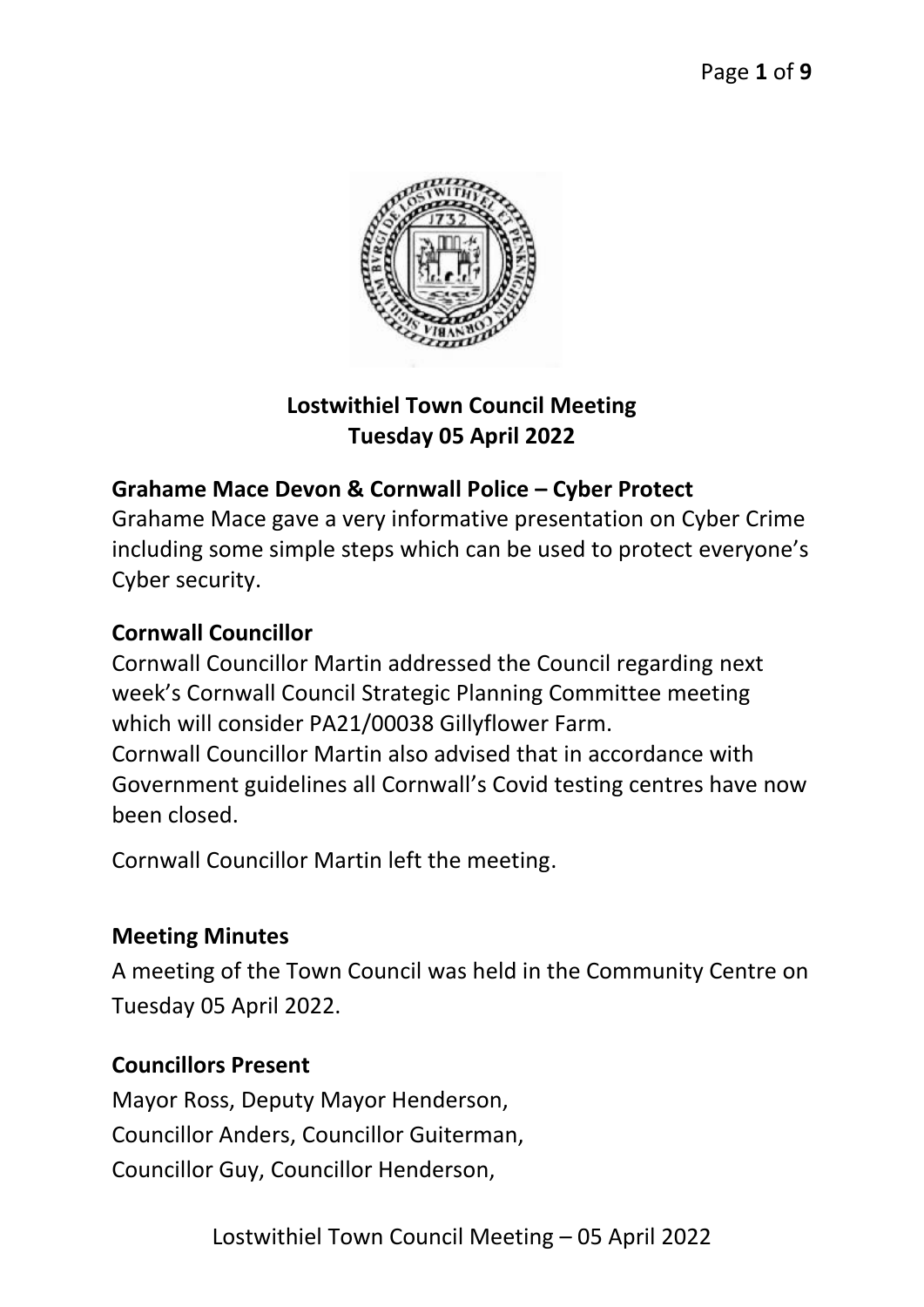Councillor Jarrett, Councillor Marshall-Stevens, Councillor Saundry, Councillor Townsend & Councillor Wisdom

### **In attendance**

4 members of the public were in attendance. Town Clerk Mrs Harris was in attendance.

## **318/21 Apologies of Absence.**

Apologies were received and accepted from the following Councillors: -

Councillor Barrass, Councillor Kent & Councillor Rawlings.

## **319/21 Declarations of Interest**

Mayor Ross declared a non-registerable interest in Agenda Item 10, Edgcumbe House & Agenda item 16 Accounts & Finance.

Councillor Guiterman declared a non-registerable interest in agenda item 5 Planning application part c) PA21/00038.

Councillor Guy declared a non-registerable interest in agenda item 5 Planning application part c) PA21/00038.

Councillor Townsend declared a non-registerable interest in Agenda item 10 Edgcumbe House.

## **320/21 Public Participation**

The Council was addressed by prospective Town Councillor Mr John Berryman.

Mayor Ross & Councillor Townsend having previously declared nonregisterable interests in agenda item 10 Edgcumbe House left the meeting room. Deputy Mayor Henderson took the Chair. The Council was addressed regarding a 34-signature petition regarding the decision taken by Council on 25 January 2022 regarding Edgcumbe House.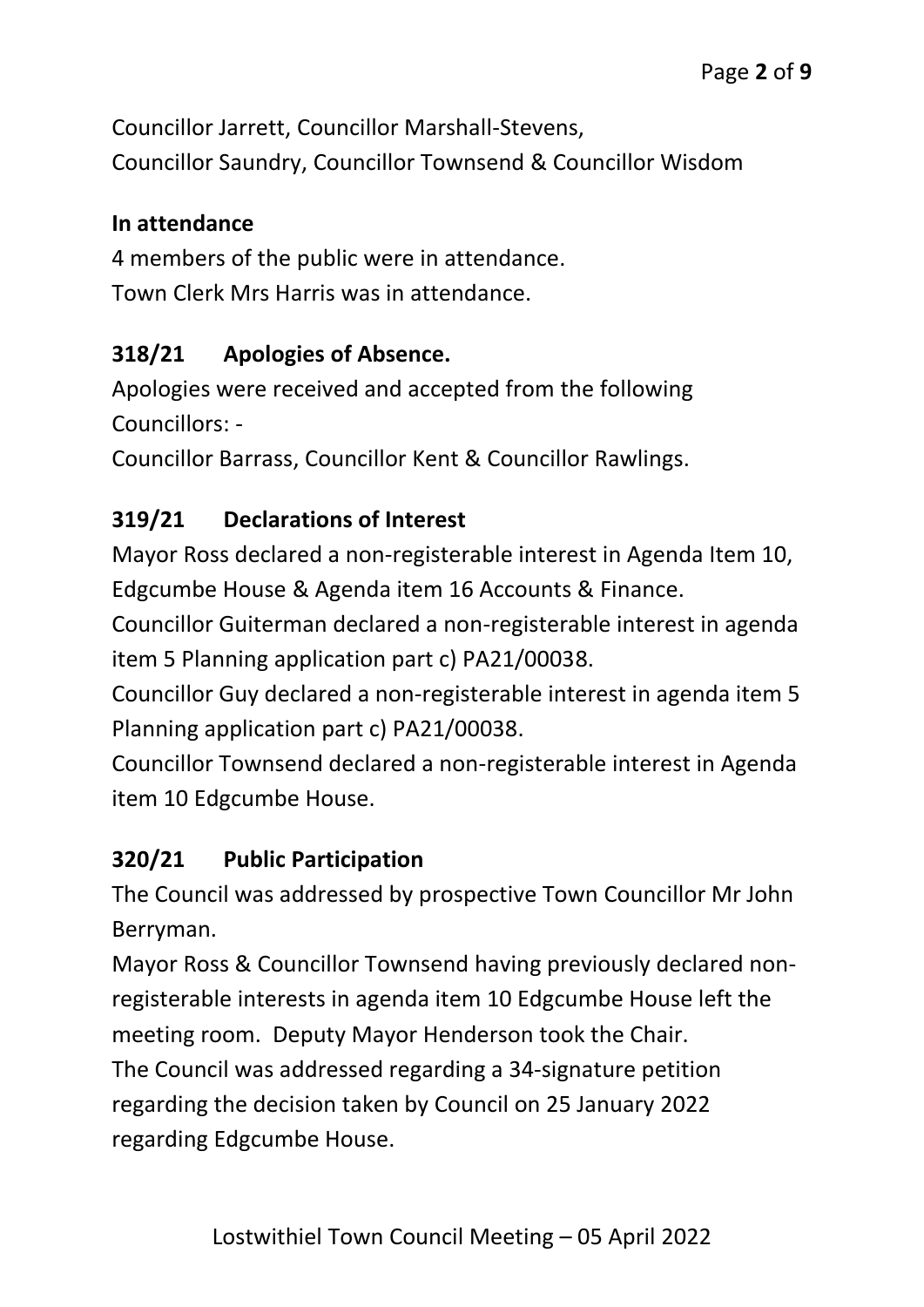Mayor Ross and Councillor Townsend re-joined the meeting and Mayor Ross resumed as Chair.

### **321/ 21 Meeting Minutes 01 February 2022**

It was **resolved** that the minutes of the Extraordinary Town Council Meeting held on 15 March 2022 are accepted, approved and duly signed by Mayor Ross. Votes – 9 votes in favour, 1 abstention.

| 322/21 | <b>Planning applications</b> |
|--------|------------------------------|
|--------|------------------------------|

a)

PA22/00231 Boslymon 12A Cott Road Lostwithiel Erection of decking to the rear of the property It was **resolved** to support this application.

Votes –11 votes in favour.

| PA22/02785 | <b>Tremont Gardens, The Terrace</b><br>Lostwithiel<br>Works to a tree in a conservation<br>area (CA), works are to a Yew (T1)<br>tree to reduce to 10 feet and take<br>off branches that are leaning over<br>towards the house next door, in<br>order to stop the tree and its<br>branches from falling and damaging<br>the property<br>As this application is for works to<br>trees in a Conservation Area, it will<br>be decided under delegated<br>authority. There is no need for the |
|------------|-------------------------------------------------------------------------------------------------------------------------------------------------------------------------------------------------------------------------------------------------------------------------------------------------------------------------------------------------------------------------------------------------------------------------------------------------------------------------------------------|
|            | Town Council to submit any<br>comments to Cornwall Council.                                                                                                                                                                                                                                                                                                                                                                                                                               |

This application was noted by Council.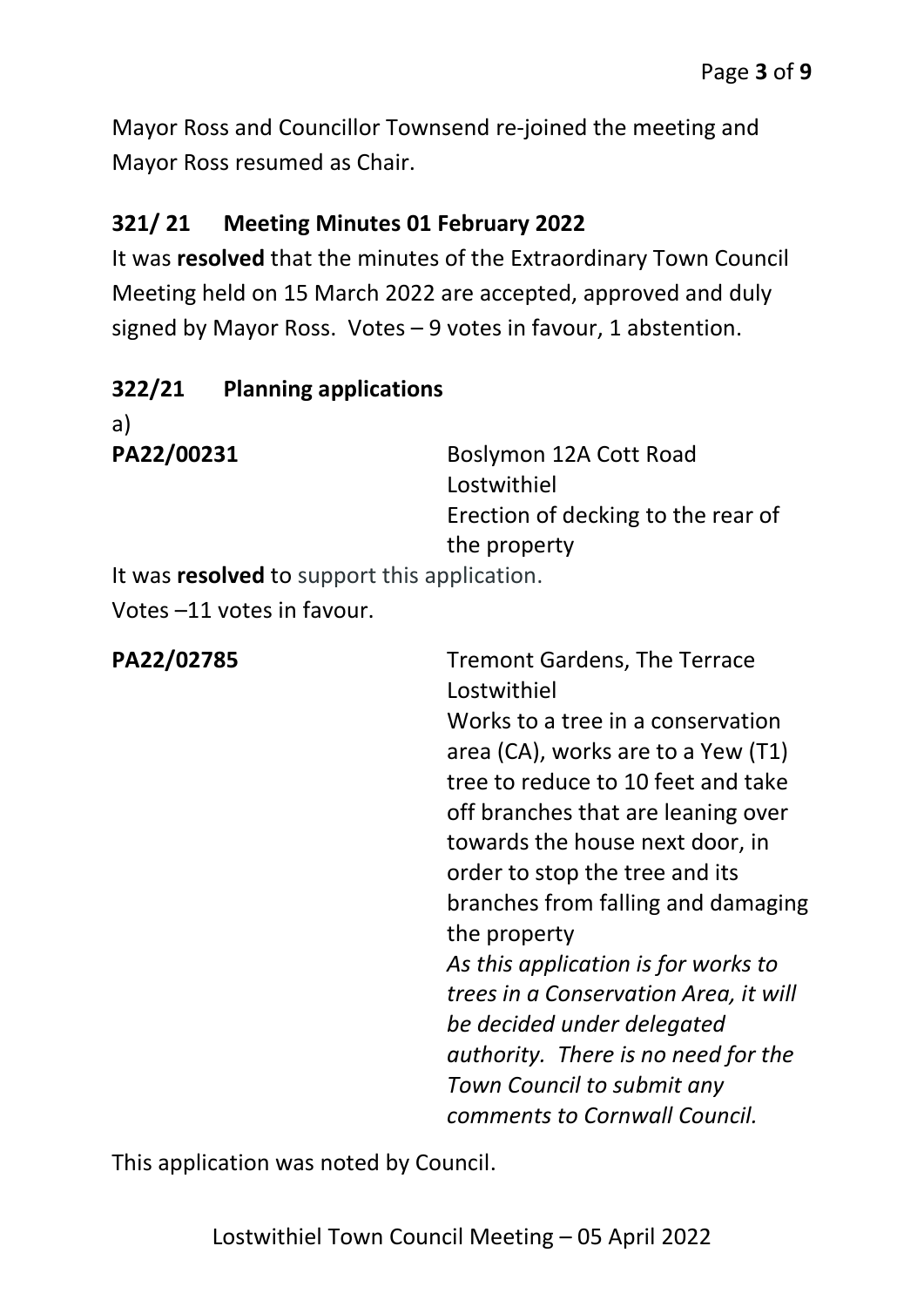b) None.

c) Councillors Guiterman & Guy having previously declared nonregisterable interests left the meeting room.

It was **resolved** that Councillor Wisdom would represent Lostwithiel Town Council at the Cornwall Council Strategic Planning Committee meeting on Thursday 14 April and address this Committee regarding PA21/00038. Votes 9 in favour.

Councillors Guiterman & Guy re-joined the meeting.

## **323/21 Platinum Jubilee Celebrations**

Councillor Guiterman withdrew his application for 04 June immediately prior to the discussion of this agenda item. It was **resolved** to agree to the two applications from Emma Mansfield (really Lovely Projects) for 02 June and 03 June as submitted and further agreed that the Town Council would not charge for the hire of the Parade or King George V playing field for the events included in the applications. Votes 11 in favour With reference to the request received from Really Lovely Projects to be allowed to charge admission for one music event on the Parade to cover costs the Clerk advised Council that this would be possible using the LGA 1972 Section 145 paragraph 2b. It was **resolved** by Council to instruct the clerk to request more detailed information prior to considering the request specifically how Really Lovely Projects would propose to fence off the Parade, the date and timing of the chargeable event, the anticipated cost for the event and the cost to be charged to attend. Votes 6 in favour 4 against.

## **324/21 Lostwithiel Gin Festival**

It was **resolved** to agree to Lostwithiel Business Group holding the Lostwithiel Gin Festival on the Parade on 25 June from 11am – 5pm and to charge £100 for the hire of the Parade. Votes – 11 votes in favour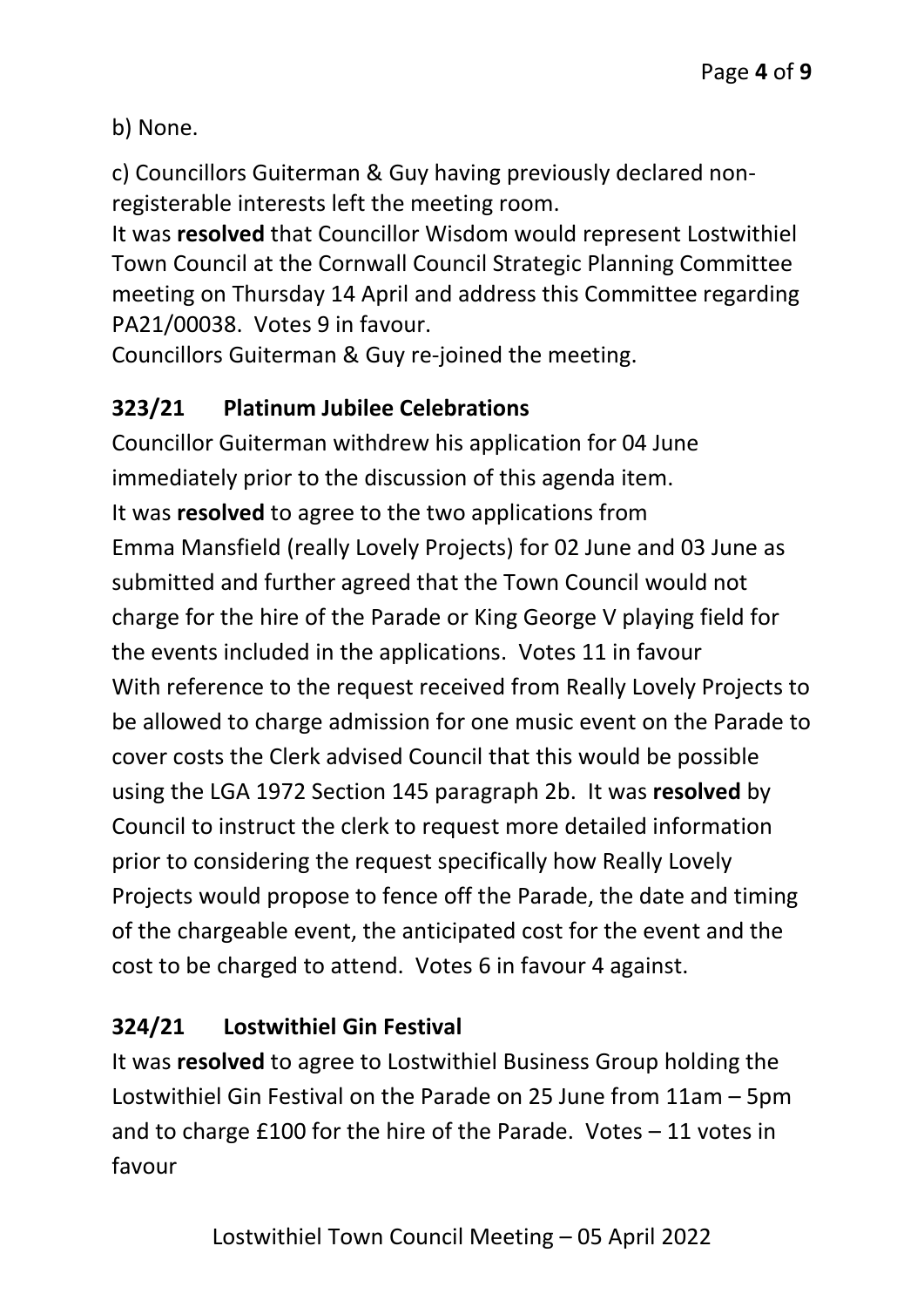# **325/21 Electrical Vehicle Charger & electric vehicle parking facility**

It was **resolved** to delegate to the Town Clerk the authority to contact the Energy Savings Trust On-Street Residential Chargepoint Scheme Regional Accounts Manager and to instruct the Clerk to prepare a draft residents survey to investigate the viability of installing electric charging points based on the Camelford Town Council and generic survey provided. The draft survey should then be forwarded to LEAF for comment/input prior to being circulated to the residents of Lostwithiel and LEAF should also be asked if they are able to help distribute the survey.

# **326/21 Lostwithiel Defibrillators**

It was **resolved** to pay the annual maintenance charges for two of the Town's Defibrillators and to accept the generous offer from FLEET to provide refurbished cabinets free of charge. Defibrillators (Availability) Act 2019 Paragraph 4 Bill 308 Votes – 11 in favour.

# **327/21 Edgcumbe House**

Having previously declared non-registerable interests both Mayor Ross and Councillor Townsend left the meeting room.

Deputy Mayor Henderson took the Chair.

It was **resolved** to ask Councillors Guiterman, Jarrett, Wisdom and the Town clerk to work on a re-draft which puts more emphasis on dates and the chronological order of events. This redraft is to be circulated to all Councillors for comment via email and submitted to Lostwithiel Newsletter by their 20 April deadline in order that it can be published in the May edition. Votes 9 in favour Mayor Ross & Councillor Townsend re-joined the meeting and Mayor Ross resumed the Chair. Votes 9 in favour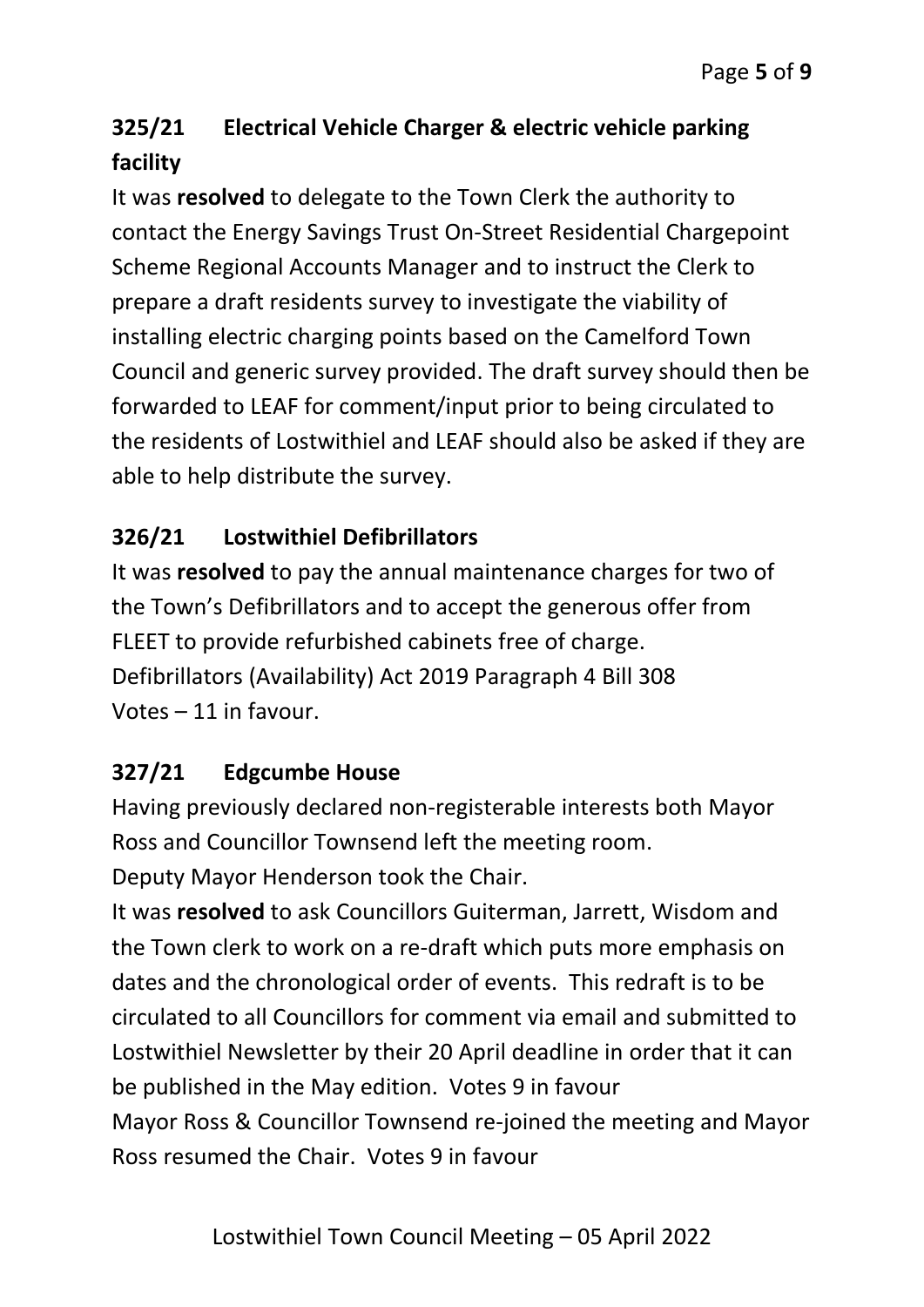## **328/21 Town Vitality Funding – Town Team inaugural meeting**

Councillor Wisdom, as chair of the new Town team, advised the meeting that there was a good turnout for the inaugural meeting and the Council should be pleased that the Town has responded so positively. The verbal report was noted by Council.

# **329/21 Cornwall Council Town Vitality Funding Grant Offer letter for the Sustainable Traffic & Travel Plan**

**I**t was noted by Council that the Town team wish to take a further month to consider the Transport Grant Offer letter and accompanying terms and conditions.

# **330/21 Beating of the Bounds**

It was **resolved** to approve the following expenditure for the Beating of the Borough Bounds event: -

LAMA minibus £75.00

75 pin badges annotated Lostwithiel Town Council £75 Ancillary expenditure pennies, bottled water, Kendal mint cake & small gift for John Pegg & minibus driver maximum £25

# **331/21 Biffa**

It was **resolved** not to approve the request received to allow the siting of a newer, larger welfare unit. The clerk was instructed to ask Biffa for more information specifically why a larger unit is needed and what will be stored in the unit and also instructed to remind Biffa that a concession agreed was that Biffa staff would keep the car park clean and tidy and Council Members considered that this had not been undertaken. Votes – 11 votes in favour.

# **332/21 RoSPA Play Inspections**

It was noted by Council that the annual inspections of the Council's play equipment and play areas will take place during April.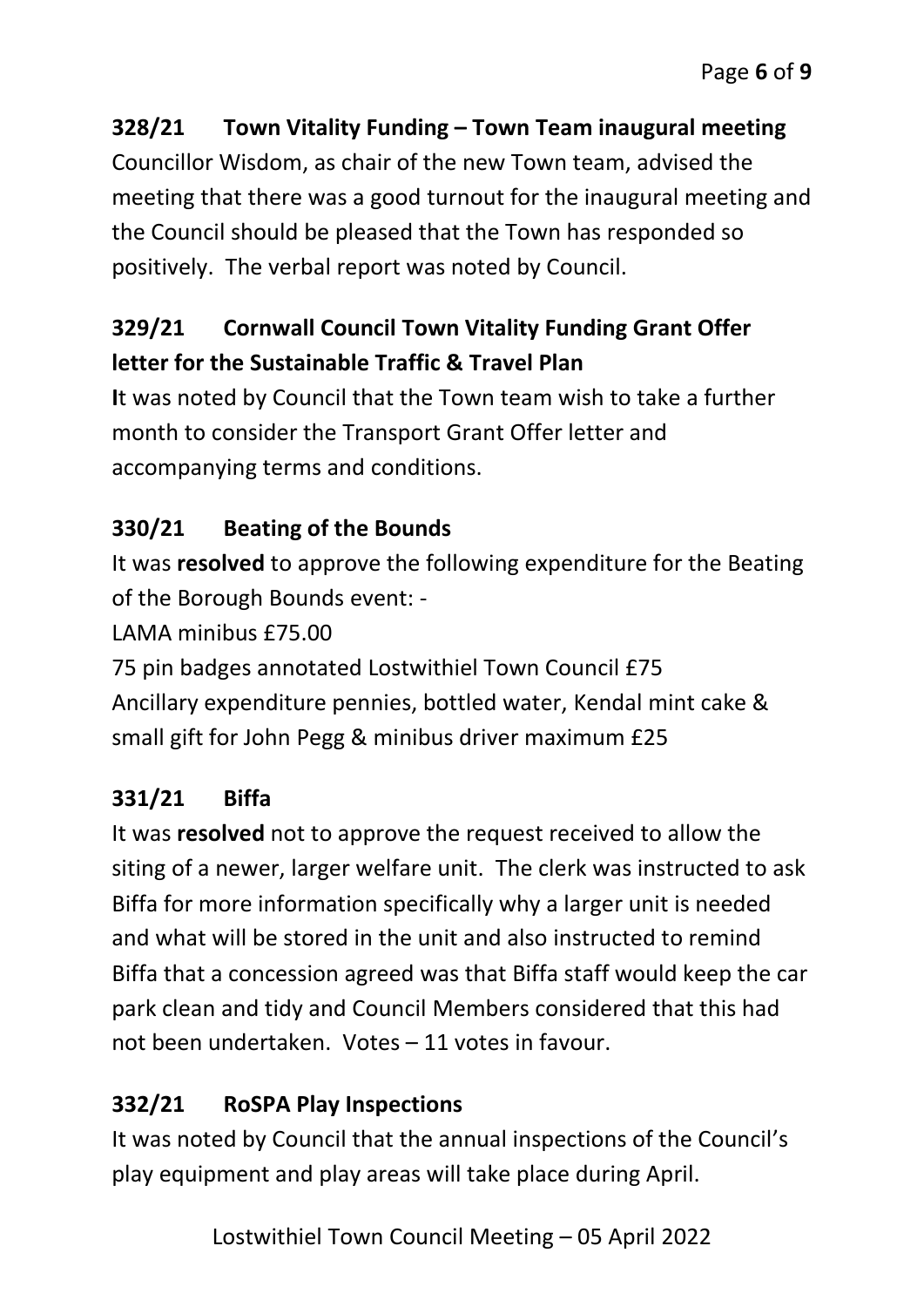### **333/21 Accounts & Finance**

Mayor Ross having previously declared a non-registerable interest left the meeting room. Deputy Mayor Henderson took the Chair.

| <b>Cheque Ref</b>   | <b>Payee Name</b>       |                       | <b>Amount Paid</b> |
|---------------------|-------------------------|-----------------------|--------------------|
|                     | <b>Biffa</b>            | Cemetery bin          | £50.11             |
| <b>Direct Debit</b> |                         | collection            |                    |
|                     | <b>SLCC</b>             | Clerk's annual        | £270.00            |
| 101776              |                         | membership fee        |                    |
|                     | Zurich                  | Annual insurance      | £4,687.64          |
| 101777              |                         | premium               |                    |
|                     | Lostwithiel             | Lost in Bloom         | £200.00            |
| 101778              | <b>Business Group</b>   |                       |                    |
|                     | <b>Clarity Copiers</b>  | Copy charges          | £71.25             |
| 101779              | Ltd                     | February & March      |                    |
|                     | <b>DCS Pest Control</b> | Pest control King     | £60.00             |
|                     | (Cornwall) Ltd          | George V playing      |                    |
| 101780              |                         | field                 |                    |
| 101781              | <b>Claire Doyle</b>     | <b>Stamps</b>         | £18.12             |
| 101782              | <b>EDF</b>              | Electricity           | £186.25            |
|                     | <b>Sandra Harris</b>    | Stamps, diary, hazard | £94.86             |
|                     |                         | tape, punched         |                    |
|                     |                         | pockets, rubber       |                    |
|                     |                         | bands& laminating     |                    |
| 101783              |                         | pouches               |                    |
|                     | K Hill & Partners       | Leylandii felling     | £432.00            |
| 101784              | Ltd                     |                       |                    |
|                     | Restormel               | Removal of loose      | £48.00             |
|                     | Property                | tiles above Guildhall |                    |
| 101785              | <b>Services</b>         | door                  |                    |
|                     | Lostwithiel             | Room hires            | £273.00            |
|                     | Community               |                       |                    |
| 101786              | Centre                  |                       |                    |
| 101787              | Penhaligons             | Library newspapers    | £14.80             |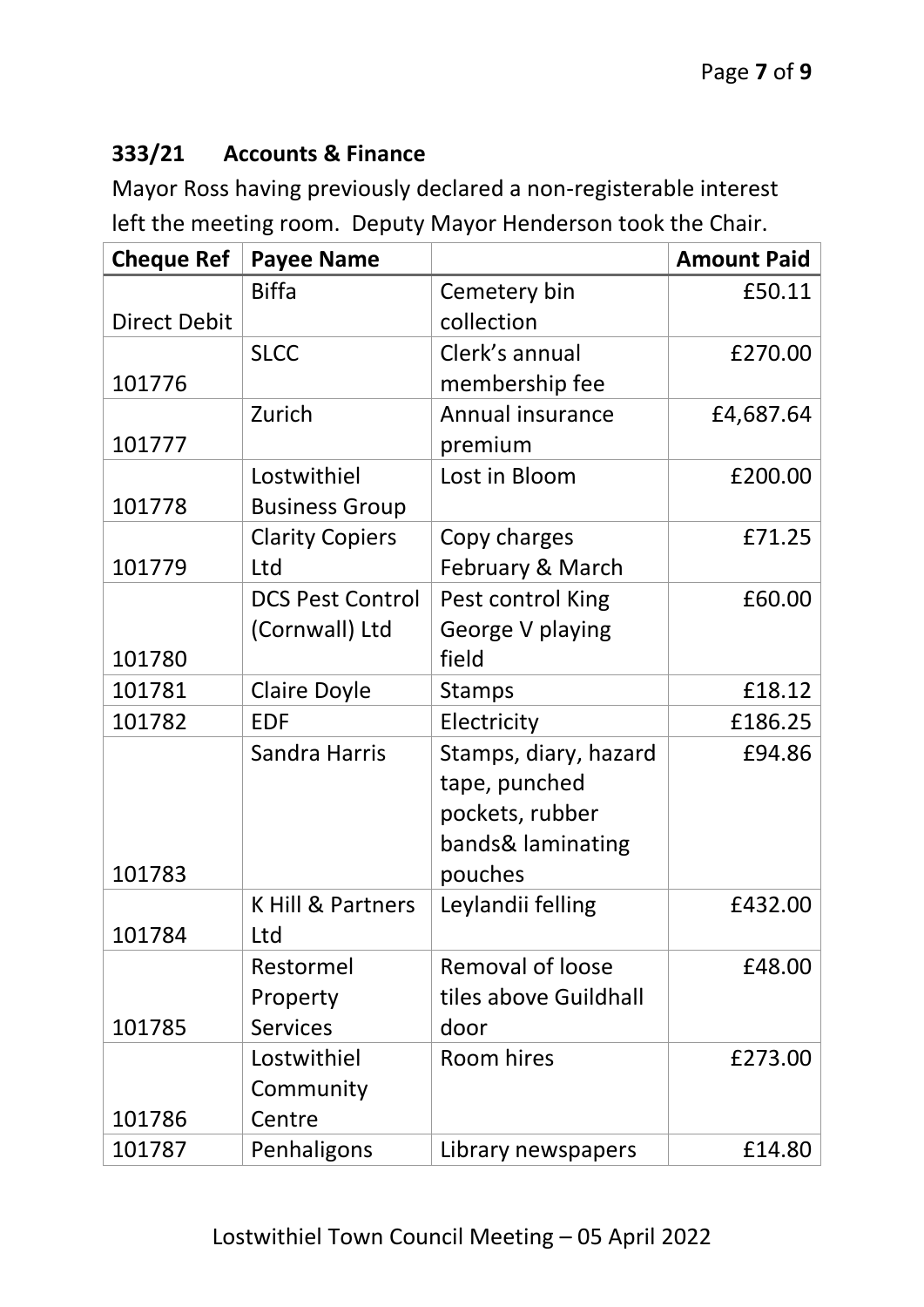|                 |                         | <b>March 2020</b>            |            |
|-----------------|-------------------------|------------------------------|------------|
|                 | Phoneta                 | Lone worker service          | £12.00     |
| 101788          | <b>Business</b>         |                              |            |
|                 | <b>Karen Ross</b>       | Admin Assistant flu          | £9.55      |
| 101789          |                         | jab                          |            |
|                 | Westernweb              | Conference                   | £320.39    |
|                 |                         | microphone, email            |            |
|                 |                         | service issue,               |            |
|                 |                         | wireless access              |            |
|                 |                         | library & renewal of         |            |
|                 |                         | domain and web               |            |
|                 |                         | space for                    |            |
| 101790          |                         | lostwithielplan.org.uk       |            |
| 101791          | <b>Cornwall Council</b> | Rates                        | £12,227.92 |
|                 | Cornwall ALC Ltd        | Code of conduct              | £24.00     |
| 101792          |                         | training                     |            |
|                 | Duchy of                | Second Island rent           | £480.00    |
| 101793          | Cornwall                |                              |            |
|                 | Land & Heritage         | Tree inspection              | £3,336.00  |
| 101794          | Ltd                     | report                       |            |
|                 | <b>ICCM</b>             | Corporate                    | £95.00     |
|                 |                         | Membership                   |            |
|                 |                         | <b>Institute of Cemetery</b> |            |
|                 |                         | & Crematorium                |            |
| 101795          |                         | Management                   |            |
|                 | PKF Littlejohn          | Challenge                    | £426.00    |
| 101796          | <b>LLP</b>              | correspondence fee           |            |
| 101797-799      | Salary related          | Salary related               | £3,552.10  |
| & 2             | expenses-               | expenses-                    |            |
| <b>Standing</b> |                         |                              |            |
| Orders          |                         |                              |            |
|                 |                         | <b>Total</b>                 | £26,888.99 |
|                 |                         |                              |            |